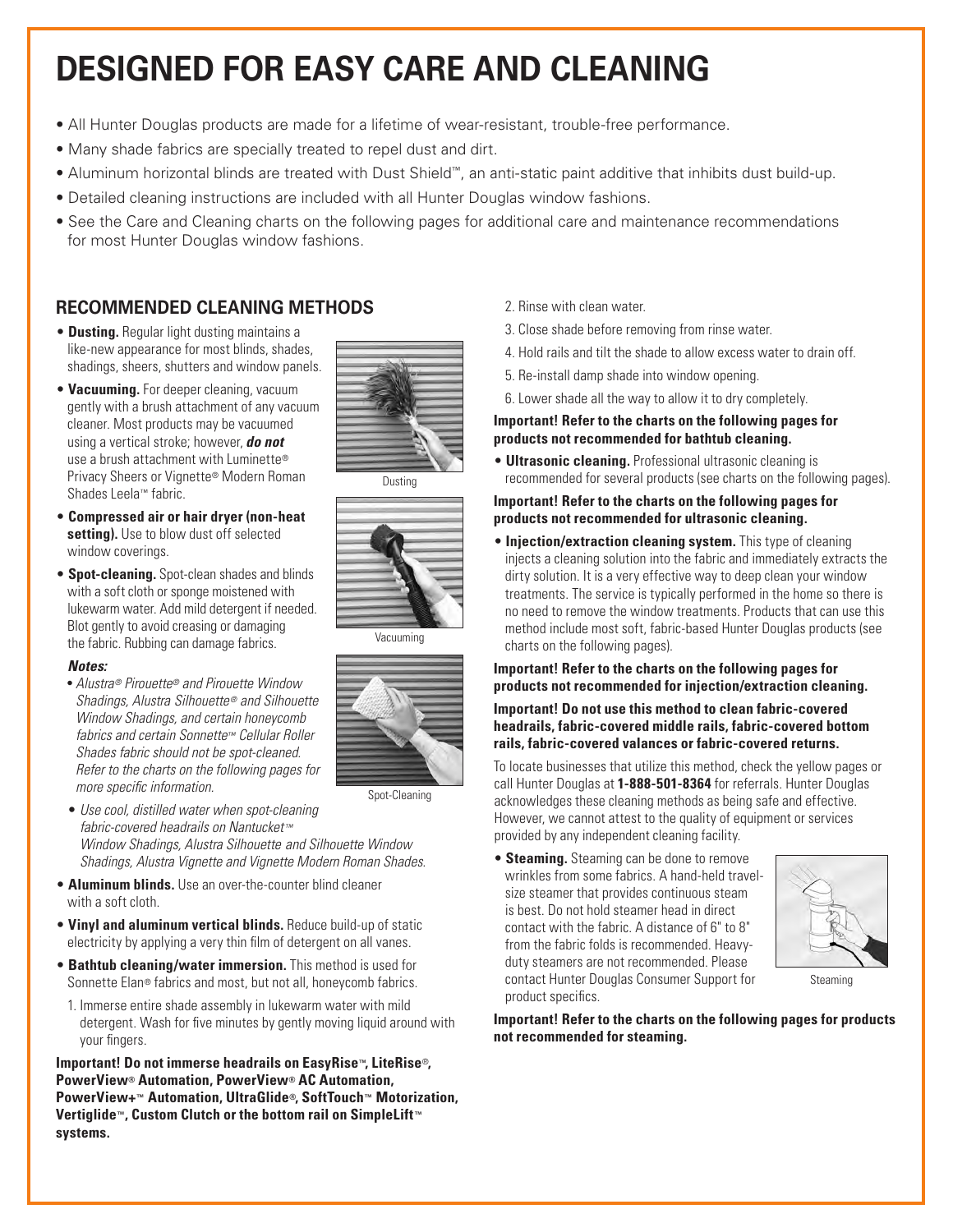# **CARE AND CLEANING HELPFUL HINTS**

#### **ALTERNATIVE WOOD OR VINYL PRODUCTS**

- To reduce static cling and help repel dust, wipe the product with dryer sheets.
- Do not use abrasive cleaners or chemical solvents, as they will scratch or damage the surface.
- Clean Palm Beach™ Polysatin™ Shutters with mild soap and water. Do not use ammonia-based products.

### **WOOD PRODUCTS**

- Clean using a dry, soft feather duster, clean cloth, dust cloth or dusting mitt. A vacuum with a soft brush attachment can also be used.
- Ultrasonic cleaning or use of chemical solvents and scrubbing cleansers are not recommended. They will damage the product.
- Protect all fine wood products from exposure to steam, high moisture areas, rain or sprinkler systems to ensure their long life.
- When cleaning any window, spray glass cleaner on a cloth rather than spraying directly on the window. This will prevent damage to the wood finish by splattering the cleaner.
- Stained blinds, like wood furniture, should be treated periodically with lemon oil or other wood preservative to protect their finish and enhance their luster.

## **CLOTH TAPES**

- Spot-cleaning with fabric cleaning wipes found at your grocery store is recommended for all tapes. These will typically not leave a stain or discolor the tapes. We suggest a cleaning test on the underneath side of the blind where the tape wraps around the bottom rail where any stain would be the least visible.
- 100% polyester tapes can be spot-cleaned with cool distilled water using a clean white cloth. Support the tape from behind using another clean cloth that is dry. Use a gentle blotting action to clean the spot or soiled area. Rinse by blotting with clean distilled water. Let air dry. A gentle detergent can also be used on the 100% polyester trims.
- If the tape is shiny or has a luster, **do not use water**. The tape is most likely rayon or acetate. The result will be a water stain. Wipes are the best for all fiber contents.

## **FABRIC SHADES, SHADINGS OR WINDOW PANELS**

- **Do not use magnetic cleaners** such as a dusting mitt on lightdimming fabrics. This will damage the light-dimming backing.
- When cleaning any window, spray glass cleaner on a cloth rather than spraying directly on the window. This will prevent damage to the fabrics by splattering the cleaner.
- While some fabric window covering products may seem perfect for an outdoor setting, all except for Designer Screen Patio Shades are recommended for indoor use only.

#### **PRIVACY SHEERS**

When choosing an ultrasonic cleaning technician for Luminette® Privacy Sheers fabrics, be sure to ask:

- Have you ultrasonically cleaned Luminette sheers for other customers?
- Do you have the proper equipment and Luminette product knowledge? The ultrasonic cleaning process requires the sheers to be removed from the home and transported back to the cleaning facility. Sheers should be rolled on a tube during transport to minimize wrinkling and damage.
- Will the temperature of the bath water exceed 90°F? If the water temperature is higher than the recommendation, oxidation may occur in room-darkening vanes.
- Is your tank long enough to accommodate the length of the sheer? (Very important.) The tank used should be at least as long as the height of the sheer to allow for cleaning without folding and wrinkling the vanes.

### **ALUSTRA® COLLECTION HARDWARE FINISHES**

For Gold Radiance™, Silver Reflection™, Bronze Shimmer ™ and Champagne Shine™ hardware finishes:

• Spot-clean with lukewarm water and gentle soap. **Important! Do not use alcohol, baby wipes or alkaline cleansers.** These are harsh solvents that may stain or destroy the finish.

#### **DESIGN STUDIO™ SIDE PANELS, DRAPERY AND ROMAN SHADES ROMAN SHADES**

After installing Design Studio™ Side Panels, Drapery and Roman Shades (and periodically thereafter), the products may need to be "dressed." This involves steaming or otherwise smoothing the fabric to achieve a pleasing and uniform appearance along the full length of the side panels, drapery or shade.

• When steaming, a hand-held steamer on a low setting is recommended.

## **PROVENANCE® WOVEN WOODS SHADES**

After installing a Provenance® Roman shade or Vertical Drapery, the shade may need to be "dressed." Guide the shade up or draw to one side to ensure folds billow correctly. Steaming may also be used to reduce any wrinkle formed during shipping.

• When steaming, a hand-held steamer on a low setting is recommended. Do not touch steamer to fabric. Steam the liner material from the back of the shade. Do not steam Woven Woods face fabric. This involves steaming or otherwise smoothing the fabric to achieve a pleasing and uniform appearance along the full length of the shade.

#### *Notes:*

- Dry environmental conditions in different parts of the country at various times of the year may generate static on fabric home furnishings including window coverings. Should this occur, lightly apply a static spray for home furnishings, being sure to follow the manufacturer's instructions. Allow the shade/shading to dry in the fully closed/lowered position. If necessary, reapply the static spray each time the shade/ shading is professionally cleaned.
- Please refer to individual product Installation, Operation and Care Guides included with every Hunter Douglas window fashion for further details.

## **QUESTIONS?**

Contact the dealer from whom you purchased the product, or call Hunter Douglas Consumer Support at:

## **1-800-789-0331**

9:00 a.m. to 8:00 p.m. (ET), Monday through Friday



hunterdouglas.com

©2020 Hunter Douglas. All rights reserved. All trademarks used herein are the property of Hunter Douglas or their respective owners. Rev 9/20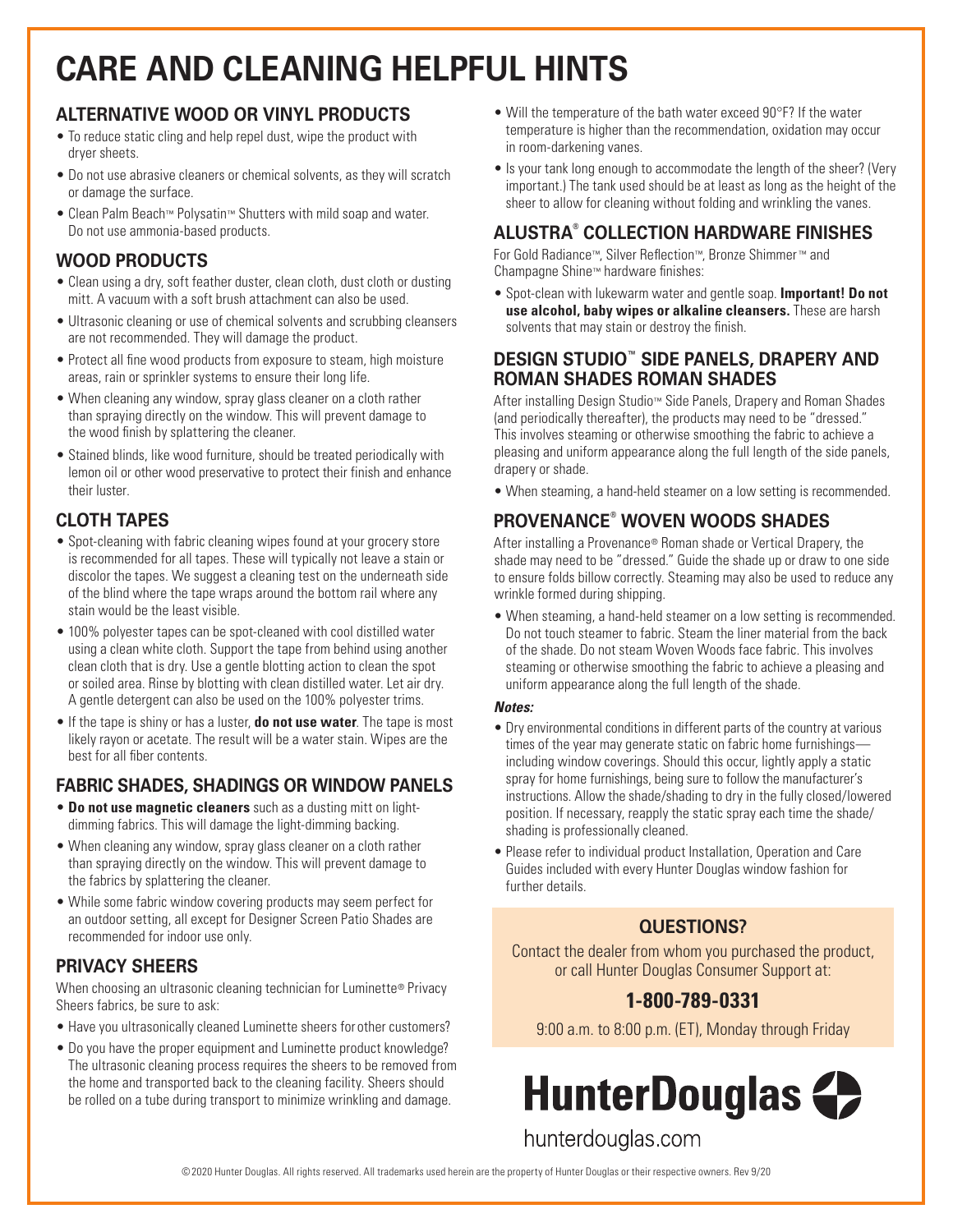## **CARE AND CLEANING CHART**

|                                                                    | Dusting   | Hand-Held Vacuuming | Compressed Air | Hair Dryer (Cool Setting | Spot-Cleaning | Bathtub Cleaning/Water Immersion | JItrasonic Cleaning  | Injection/Extraction Cleaning | Steaming |
|--------------------------------------------------------------------|-----------|---------------------|----------------|--------------------------|---------------|----------------------------------|----------------------|-------------------------------|----------|
| <b>ALUSTRA® DUETTE® HONEYCOMB SHADES</b>                           |           |                     |                |                          |               |                                  |                      |                               |          |
| Architella® Apollo™ ¾" Light Filtering                             | $\bullet$ | $\bullet$           | $\bullet$      | $\bullet$                |               |                                  |                      |                               |          |
| Architella Apollo 3/4" Room Darkening                              | $\bullet$ | $\bullet$           | $\bullet$      | $\bullet$                |               |                                  |                      | ė                             |          |
| Architella Apollo 1¼" Light Filtering                              |           |                     |                |                          |               |                                  |                      |                               |          |
| Architella Apollo 1¼" Room Darkening                               |           |                     |                |                          |               |                                  |                      |                               |          |
| Architella Jardin™ 3/4" Light Filtering                            |           |                     |                |                          |               |                                  |                      |                               |          |
| Architella Jardin 34" Room Darkening                               |           |                     |                |                          |               |                                  |                      |                               |          |
| Architella Jardin 1¼" Light Filtering                              |           |                     |                |                          |               |                                  |                      |                               |          |
| Architella Jardin 1¼" Room Darkening                               |           |                     |                |                          |               |                                  |                      |                               |          |
| Architella Leela™ 34" Light Filtering                              |           |                     |                |                          |               |                                  |                      |                               |          |
| Architella Leela 3/4" Room Darkening                               |           | ۵                   | $\bullet$      |                          |               |                                  |                      | ė                             |          |
| Architella Leela 1¼" Light Filtering                               |           |                     |                |                          |               |                                  |                      |                               |          |
| Architella Leela 1¼" Room Darkening                                |           | ۵                   |                |                          |               |                                  |                      | ė                             |          |
| Architella Macon™ 3/4" Light Filtering                             |           |                     |                |                          |               |                                  |                      |                               |          |
| Architella Macon 34" Room Darkening                                |           |                     |                | $\bullet$                |               |                                  |                      |                               |          |
| Architella Macon 1¼" Light Filtering                               |           |                     |                |                          |               |                                  |                      |                               |          |
| Architella Macon 1¼" Room Darkening                                |           |                     |                |                          |               |                                  |                      |                               |          |
| <b>ALUSTRA PIROUETTE® WINDOW SHADINGS</b>                          |           |                     |                |                          |               |                                  |                      |                               |          |
| All Alustra® Pirouette® Fabrics                                    |           | $\bullet$           |                |                          |               |                                  |                      |                               |          |
| <b>ALUSTRA SILHOUETTE® WINDOW SHADINGS</b>                         |           |                     |                |                          |               |                                  |                      |                               |          |
| A Deux™ Back Fabric                                                |           |                     |                |                          |               |                                  |                      |                               |          |
| Brio™                                                              |           | $\bullet$           | é              | $\bullet$                |               |                                  |                      |                               |          |
| Brio Bon Soir™                                                     |           | ٠                   |                |                          |               |                                  |                      | $\bullet^*$                   |          |
| Duolite® Back Fabric<br>French Linen                               |           |                     |                |                          |               |                                  | $\bullet^{\ddagger}$ |                               |          |
| Palette® Fabric-Covered Headrail                                   |           |                     |                |                          |               |                                  |                      |                               |          |
| <b>ALUSTRA VIGNETTE<sup>®</sup> MODERN ROMAN SHADES</b>            |           |                     |                |                          |               |                                  |                      |                               |          |
| All Sheer Fabrics                                                  |           |                     |                |                          |               |                                  | $\bullet^{\ddagger}$ |                               |          |
| All Light-Filtering Fabrics                                        |           |                     |                |                          |               |                                  | $\bullet^{\ddagger}$ |                               |          |
| All Room-Darkening Fabrics                                         |           |                     |                |                          |               |                                  |                      |                               |          |
| Duolite Back Fabric/Panel                                          |           |                     |                |                          |               |                                  |                      | $\bullet^*$                   |          |
| <b>ALUSTRA WOVEN TEXTURES® AND</b>                                 |           |                     |                |                          |               |                                  |                      |                               |          |
| <b>SKYLINE® GLIDING WINDOW PANELS</b>                              |           |                     |                |                          |               |                                  |                      |                               |          |
| All Woven Textures Fabrics                                         |           | $\bullet$           | $\bullet$      |                          |               |                                  |                      |                               |          |
| <b>APPLAUSE® HONEYCOMB SHADES</b>                                  |           |                     |                |                          |               |                                  |                      |                               |          |
| Crystalline <sup>™</sup> 3 <sup>4</sup> Sheer                      |           | ٠                   |                |                          |               |                                  |                      |                               |          |
| Esprit <sup>™</sup> <sup>3</sup> /4" Light Filtering               | $\bullet$ | $\bullet$           | $\bullet$      | $\bullet$                |               |                                  | $\bullet$            | $\bullet$                     |          |
| Esprit 3/4" Room Darkening                                         | ٠         | $\bullet$           |                |                          |               |                                  |                      | ٠                             |          |
| Kinship <sup>™</sup> <sup>3</sup> /4" Light Filtering              | ō         | $\bullet$           |                |                          |               |                                  | $\bullet$            | $\bullet$                     |          |
| Kinship 34" Room Darkening                                         |           | ٠                   |                |                          |               |                                  |                      |                               |          |
| Kinship Double Honeycomb                                           | $\bullet$ | $\bullet$           | $\bullet$      | $\bullet$                |               |                                  | $\bullet$            | $\bullet$                     |          |
| Legends <sup>™</sup> <sup>3</sup> / <sub>8</sub> " Light Filtering |           |                     |                |                          |               |                                  |                      |                               |          |
| Legends 3/8" Room Darkening                                        | $\bullet$ | $\bullet$           | $\bullet$      | ò                        |               |                                  |                      | $\bullet$                     |          |
| Legends 3/4" Light Filtering                                       |           |                     |                |                          |               |                                  |                      |                               |          |
| Legends 3/4" Room Darkening                                        | $\bullet$ | $\bullet$           | $\bullet$      |                          | $\bullet$     |                                  |                      | $\bullet$                     |          |
| Legends Double Honeycomb                                           | ٠         | $\bullet$           | ٠              |                          |               |                                  |                      | ٠                             |          |
| Sunterra™ 3⁄4" Light Filtering                                     | $\bullet$ | $\bullet$           | $\bullet$      |                          | $\bullet$     |                                  |                      | $\bullet$                     |          |
| Sunterra 3/4" Room Darkening                                       | ۰         | ٠                   |                |                          |               |                                  |                      | ٠                             |          |
| Sunterra <sup>3</sup> / <sub>8</sub> " Light Filtering             |           |                     |                |                          |               |                                  |                      |                               |          |

|                                                                                      | Dusting   | Hand-Held Vacuuming | Compressed Air         | Hair Dryer (Cool Setting) | Spot-Cleaning | Bathtub Cleaning/Water Immersion | Jitrasonic Cleaning | Injection/Extraction Cleaning | Steaming |
|--------------------------------------------------------------------------------------|-----------|---------------------|------------------------|---------------------------|---------------|----------------------------------|---------------------|-------------------------------|----------|
| <b>APPLAUSE HONEYCOMB SHADES (continued)</b>                                         |           |                     |                        |                           |               |                                  |                     |                               |          |
| Sunterra %" Room Darkening                                                           |           |                     |                        | $\bullet$                 |               |                                  |                     |                               |          |
| Vintage <sup>™</sup> <sup>3</sup> /4 <sup></sup> Light Filtering                     |           |                     |                        | ò                         | $\bullet$     |                                  |                     |                               |          |
| Vintage 3/4" Room Darkening                                                          |           |                     |                        |                           |               |                                  |                     |                               |          |
| <b>DESIGN STUDIO<sup>™</sup> - SIDE PANELS, DRAPERY AND ROMAN</b><br><b>SHADES</b>   |           |                     |                        |                           |               |                                  |                     |                               |          |
| All Design Studio <sup>™</sup> Side Panel, Drapery and<br><b>Roman Shade Fabrics</b> |           |                     |                        |                           |               |                                  |                     |                               |          |
| <b>DESIGN STUDIO - ROLLER SHADES</b>                                                 |           |                     |                        |                           |               |                                  |                     |                               |          |
| All Design Studio Roller Shade Fabrics                                               |           |                     |                        |                           |               |                                  |                     |                               |          |
| <b>DESIGNER BANDED SHADES</b>                                                        |           |                     |                        |                           |               |                                  |                     |                               |          |
| All Designer Banded Fabrics                                                          |           |                     |                        |                           |               |                                  |                     |                               |          |
| DESIGNER ROLLER AND DESIGNER SCREEN SHADES                                           |           |                     |                        |                           |               |                                  |                     |                               |          |
| All Designer Roller Fabrics Except                                                   |           |                     |                        | ٠                         | ٠             |                                  |                     |                               |          |
| - All The Rage                                                                       |           |                     | $\bullet$              | $\bullet$                 | $\bullet$     |                                  |                     |                               |          |
| — Bella                                                                              |           |                     |                        |                           |               |                                  |                     |                               |          |
| — Sheer Linen                                                                        |           |                     | $\bullet$              | $\bullet$                 | $\bullet$     |                                  |                     |                               |          |
| -Swinton                                                                             |           |                     |                        |                           |               |                                  |                     |                               |          |
| All Designer Screen Fabrics                                                          | $\bullet$ | $\bullet$           | $\bullet$              | $\bullet$                 | $\bullet$     |                                  |                     |                               |          |
| <b>DUETTE<sup>®</sup> HONEYCOMB SHADES</b>                                           |           |                     |                        |                           |               |                                  |                     |                               |          |
| Architella Alexa <sup>™</sup> 34" Light Filtering                                    | ٠         |                     |                        | $\bullet$                 |               |                                  |                     | $\bullet^+$                   |          |
| Architella Alexa 3/4" Room Darkening                                                 | $\bullet$ | $\bullet$           | $\bullet$              | $\bullet$                 |               |                                  |                     | $\bullet$                     |          |
| Architella Alexa 1¼" Light Filtering                                                 | ė         | ă                   | $\bullet$<br>$\bullet$ | $\bullet$<br>$\bullet$    |               |                                  |                     | $\bullet$                     |          |
| Architella Alexa 1¼" Room Darkening<br>Architella Alexa Metallic™                    |           |                     |                        |                           |               |                                  |                     |                               |          |
| 3/4" Light Filtering<br>Architella Alexa Metallic                                    |           |                     |                        |                           |               |                                  |                     |                               |          |
| 3/4" Room Darkening                                                                  |           |                     |                        | ٠                         |               |                                  |                     |                               |          |
| Architella Alexa Metallic<br>1¼" Light Filtering                                     |           |                     |                        |                           |               |                                  |                     |                               |          |
| Architella Alexa Metallic<br>1¼" Room Darkening                                      |           |                     |                        | $\bullet$                 |               |                                  |                     |                               |          |
| Architella Batiste 34" Semi-Sheer                                                    |           |                     |                        | ٠                         |               |                                  |                     | $\bullet$                     |          |
| Architella Batiste 1¼" Semi-Sheer                                                    | $\bullet$ | $\bullet$           | $\bullet$              | $\bullet$                 |               |                                  |                     | $\bullet$                     |          |
| Architella Batiste Bamboo™<br>3/4" Light Filtering                                   |           | ٠                   |                        | ٠                         |               |                                  |                     | $\bullet^{\dagger}$           |          |
| Architella Batiste Bamboo<br>3⁄4" Room Darkening                                     |           | $\bullet$           | $\bullet$              | $\bullet$                 |               |                                  |                     | $\bullet^+$                   |          |
| Architella Batiste Bamboo<br>1¼" Light Filtering                                     | $\bullet$ | $\bullet$           | $\bullet$              | $\bullet$                 |               |                                  | $\bullet$           | $\bullet$                     |          |
| Architella Batiste Bamboo<br>1¼" Room Darkening                                      |           |                     |                        | ٠                         |               |                                  |                     |                               |          |
| Architella Calypso <sup>™ 3</sup> /4" Light Filtering                                | ٠         | $\bullet$           |                        | ٠                         |               |                                  |                     | ٠                             |          |
| Architella Calypso 3/4" Room Darkening                                               | $\bullet$ | $\bullet$           | $\bullet$              | $\bullet$                 |               |                                  |                     | $\bullet$                     |          |
| Architella Calypso 11/4" Light Filtering                                             |           |                     | $\bullet$              | ٠                         |               |                                  |                     |                               |          |
| Architella Calypso 1¼" Room Darkening                                                | $\bullet$ | $\bullet$           | $\bullet$              | $\bullet$                 |               |                                  |                     | $\bullet$                     |          |
| Architella Classic 34" Light Filtering                                               | ė         | $\bullet$           | $\bullet$              | $\bullet$                 | ė             |                                  |                     | $\bullet$                     |          |
| Architella Classic 3/4" Room Darkening                                               | $\bullet$ | $\bullet$           | $\bullet$              | $\bullet$                 | $\bullet$     |                                  |                     | $\bullet$                     |          |
| Architella Elan® 3/4" Light Filtering                                                | $\bullet$ |                     | $\bullet$              | $\bullet$                 |               |                                  |                     | $\bullet^*$                   |          |
| Architella Elan 3/4" Room Darkening                                                  |           |                     | $\bullet$              | $\bullet$                 |               |                                  |                     | $\bullet^*$                   |          |
| Architella Elan 1¼" Light Filtering                                                  |           |                     |                        | ٠                         |               |                                  |                     | $\bullet^*$                   |          |
| Architella Elan 1¼" Room Darkening                                                   | ō         |                     | $\bullet$              | $\bullet$                 |               |                                  |                     | $\bullet^*$                   |          |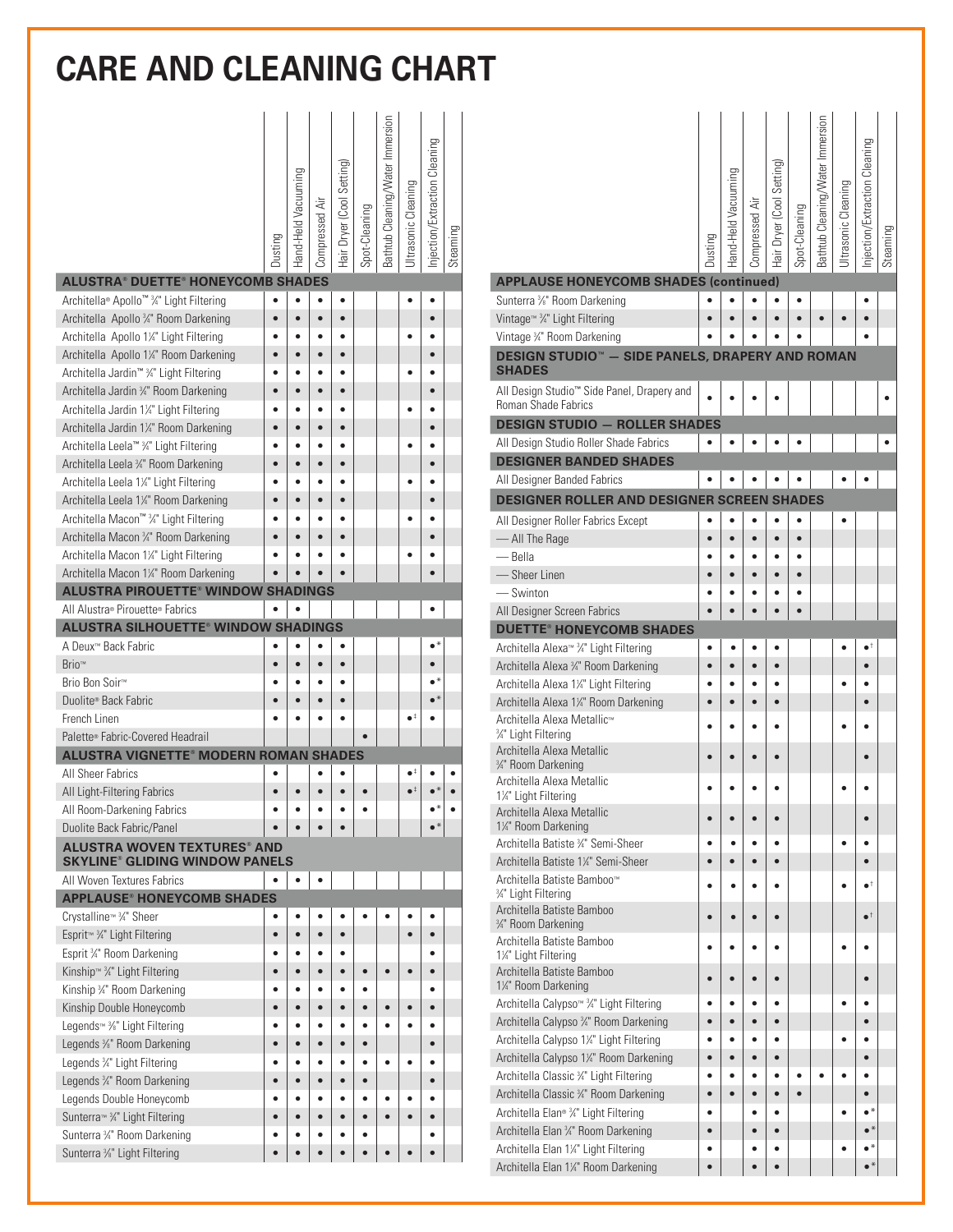## **CARE AND CLEANING CHART**

|                                                        | Dusting   | Hand-Held Vacuuming | Compressed Air | Hair Dryer (Cool Setting) | Spot-Cleaning | Bathtub Cleaning/Water Immersion | JItrasonic Cleaning  | Injection/Extraction Cleaning | Steaming |
|--------------------------------------------------------|-----------|---------------------|----------------|---------------------------|---------------|----------------------------------|----------------------|-------------------------------|----------|
| <b>DUETTE<sup>®</sup> HONEYCOMB SHADES (continued)</b> |           |                     |                |                           |               |                                  |                      |                               |          |
| Architella® India Silk™ 3/4" Light Filtering           | $\bullet$ | $\bullet$           | $\bullet$      | $\bullet$                 |               |                                  |                      |                               |          |
| Architella India Silk 3/4" Room Darkening              | $\bullet$ |                     | $\bullet$      | $\bullet$                 |               |                                  |                      |                               |          |
| Architella India Silk 1¼" Light Filtering              |           |                     |                |                           |               |                                  |                      |                               |          |
| Architella India Silk 1¼" Room Darkening               | ō         |                     |                |                           |               |                                  |                      |                               |          |
| Architella Reception 34" Room Darkening                |           |                     |                |                           |               |                                  |                      |                               |          |
| Architella Reception 3/4" Light Filtering              |           |                     |                |                           |               |                                  |                      |                               |          |
| Classic %" Light Filtering                             |           |                     |                |                           |               |                                  |                      |                               |          |
| Classic %" Room Darkening                              |           |                     |                |                           |               |                                  |                      |                               |          |
| Classic 3/4" Light Filtering                           |           |                     |                |                           |               |                                  |                      |                               |          |
| Classic 3/4" Room Darkening                            |           |                     | $\bullet$      | $\bullet$                 |               |                                  |                      |                               |          |
| Commercial 3/4" Light Filtering                        |           |                     | ٠              |                           |               |                                  |                      |                               |          |
| Commercial 3/4" Room Darkening                         |           |                     | ۵              | ä                         |               |                                  |                      |                               |          |
| Reception 3/4" Room Darkening                          |           |                     |                |                           |               |                                  |                      |                               |          |
| Reception 34" Light Filtering                          |           |                     |                |                           |               |                                  |                      | ò                             |          |
| Whisper <sup>™</sup> 3 <sup>4</sup> Sheer              |           |                     |                |                           |               |                                  |                      |                               |          |
| Whisper 1¼" Sheer                                      |           |                     |                |                           |               |                                  |                      |                               |          |
| <b>EVERWOOD® ALTERNATIVE WOOD BLINDS</b>               |           |                     |                |                           |               |                                  |                      |                               |          |
| All Products<br><b>HERITANCE® HARDWOOD SHUTTERS</b>    |           |                     |                |                           |               |                                  |                      |                               |          |
| All Styles                                             |           |                     |                |                           |               |                                  |                      |                               |          |
| <b>LUMINETTE® PRIVACY SHEERS</b>                       |           |                     |                |                           |               |                                  |                      |                               |          |
| <b>Privacy Sheers</b>                                  |           |                     |                |                           |               |                                  |                      |                               |          |
| <b>MODERN PRECIOUS METALS® ALUMINUM BLINDS</b>         |           |                     |                |                           |               |                                  |                      |                               |          |
| All Products                                           |           |                     |                |                           |               |                                  |                      |                               |          |
| <b>NANTUCKET<sup>®</sup> WINDOW SHADINGS</b>           |           |                     |                |                           |               |                                  |                      |                               |          |
| A Deux <sup>™</sup> Back Fabric                        |           |                     |                | ٠                         |               |                                  |                      | $\bullet^*$                   |          |
| Boardwalk™                                             |           |                     |                |                           |               |                                  |                      |                               |          |
| Brant Point™                                           |           |                     |                |                           |               |                                  |                      |                               |          |
| East Bay™                                              |           |                     |                |                           |               |                                  |                      |                               |          |
| Front Street™                                          | ٠         | ٠                   | $\bullet$      | ٠                         |               |                                  | $\bullet^{\,\ddag}$  | ٠                             |          |
| Misty Harbor <sup>™</sup>                              | $\bullet$ |                     | $\bullet$      | $\bullet$                 |               |                                  |                      | $\bullet^*$                   |          |
| Sankaty™                                               |           |                     | ٠              | ٠                         |               |                                  |                      | ٠                             |          |
| Sunscreen Privacy Shadings                             |           |                     |                | $\bullet$                 |               |                                  | $\bullet^{\ddagger}$ |                               |          |
| Sun Porch™                                             |           |                     | $\bullet$      | $\bullet$                 |               |                                  |                      |                               |          |
| Traditions™ Light Dimming                              | $\bullet$ | $\bullet$           | $\bullet$      | $\bullet$                 |               |                                  |                      | $\bullet^*$                   |          |
| <b>Traditions Translucent</b>                          | ٠         |                     |                | ٠                         |               |                                  | $\bullet^{\ddagger}$ |                               |          |
| Watermark™                                             | $\bullet$ | $\bullet$           | $\bullet$      | $\bullet$                 |               |                                  | $\bullet^{\ddagger}$ | $\bullet$                     |          |
| Palette® Fabric-Covered Headrail                       |           |                     |                |                           |               |                                  |                      |                               |          |
| <b>NEWSTYLE® HYBRID SHUTTERS</b>                       |           |                     |                |                           |               |                                  |                      |                               |          |
| All Products                                           |           |                     |                |                           |               |                                  |                      |                               |          |
| <b>PALM BEACH™ POLYSATIN™ SHUTTERS</b>                 |           |                     |                |                           |               |                                  |                      |                               |          |
| All Products                                           |           |                     |                |                           |               |                                  |                      |                               |          |
| <b>PARKLAND<sup>®</sup> WOOD BLINDS</b>                |           |                     |                |                           |               |                                  |                      |                               |          |
| All Products                                           |           |                     |                |                           |               |                                  |                      |                               |          |
| <b>PARKLAND WOOD CORNICES</b>                          |           |                     |                |                           |               |                                  |                      |                               |          |
| All Products                                           |           |                     |                |                           |               |                                  |                      |                               |          |

|                                                 | Dusting                | Hand-Held Vacuuming    | Compressed Air         | Hair Dryer (Cool Setting) | Spot-Cleaning | Bathtub Cleaning/Water Immersion | JItrasonic Cleaning | Injection/Extraction Cleaning | Steaming |
|-------------------------------------------------|------------------------|------------------------|------------------------|---------------------------|---------------|----------------------------------|---------------------|-------------------------------|----------|
| <b>PIROUETTE® WINDOW SHADINGS</b>               |                        |                        |                        |                           |               |                                  |                     |                               |          |
| ClearView® Satin                                | ٠                      | ٠                      |                        |                           |               |                                  |                     | ٠                             |          |
| ClearView Satin Metallic™<br>Grant™             | $\bullet$<br>ō         | $\bullet$<br>٠         |                        |                           |               |                                  |                     | $\bullet$<br>٠                |          |
| <b>India Silk</b>                               | ō                      | $\bullet$              |                        |                           |               |                                  |                     | ō                             |          |
| Linen                                           | ٠                      | ٠                      |                        |                           |               |                                  |                     |                               |          |
| Satin                                           | ō                      | $\bullet$              |                        |                           |               |                                  |                     | ō                             |          |
| Satin Metallic                                  |                        | $\bullet$              |                        |                           |               |                                  |                     | ٠                             |          |
| Serene™                                         | $\bullet$              | $\bullet$              |                        |                           |               |                                  |                     | $\bullet$                     |          |
| Shantung                                        | ō                      | ٠                      |                        |                           |               |                                  |                     | ٠                             |          |
| Stria™                                          |                        | $\bullet$              |                        |                           |               |                                  | $\bullet$           |                               |          |
| <b>PROVENANCE<sup>®</sup> WOVEN WOOD SHADES</b> |                        |                        |                        |                           |               |                                  |                     |                               |          |
| Auckland                                        | ٠                      | $\bullet$              | $\bullet$              | ٠                         |               |                                  |                     |                               |          |
| <b>Bamboo Forest</b>                            | $\bullet$              | $\bullet$              | $\bullet$              | $\bullet$                 |               |                                  |                     |                               |          |
| <b>Brisbane</b>                                 | ٠                      | ٠                      | ٠                      | ٠                         | $\bullet$     |                                  |                     |                               |          |
| Calliope                                        | $\bullet$              | $\bullet$              | $\bullet$              | $\bullet$                 |               |                                  |                     |                               |          |
| Cambria                                         |                        | ٠                      | ٠                      | ٠                         |               |                                  |                     |                               |          |
| Charleston                                      | $\bullet$              | $\bullet$              | $\bullet$              | $\bullet$                 |               |                                  |                     |                               |          |
| Coastal                                         | ٠                      | ٠                      | ٠                      | ٠                         | ٠             |                                  |                     |                               |          |
| Glacé                                           | ٠                      | $\bullet$              | $\bullet$              | $\bullet$                 |               |                                  |                     |                               |          |
| Hacienda                                        | ٠                      | ٠                      | ٠                      | ٠                         |               |                                  |                     |                               |          |
| Jute Forest                                     | ¢                      | $\bullet$              | $\bullet$              | $\bullet$                 |               |                                  |                     |                               |          |
| Kathay                                          |                        | ٠                      | ٠                      | ٠                         | $\bullet$     |                                  |                     |                               |          |
| Kiawah                                          | $\bullet$              | $\bullet$              | $\bullet$              | $\bullet$                 | $\bullet$     |                                  |                     |                               |          |
| Maldives                                        | ٠                      | ٠                      | ٠                      | $\bullet$                 |               |                                  |                     |                               |          |
| Maritime                                        | $\bullet$              | $\bullet$              | $\bullet$              | $\bullet$                 |               |                                  |                     |                               |          |
| Millhouse                                       | ٠                      | $\bullet$              | $\bullet$              | $\bullet$                 |               |                                  |                     |                               |          |
| Mindanao                                        | $\bullet$              | $\bullet$              | $\bullet$              | $\bullet$                 | $\bullet$     |                                  |                     |                               |          |
| <b>Minerals</b>                                 | $\bullet$              | $\bullet$              | $\bullet$              | $\bullet$                 |               |                                  |                     |                               |          |
| Montauk                                         | $\bullet$              | $\bullet$              | $\bullet$              | $\bullet$                 |               |                                  |                     |                               |          |
| Nantucket <sup>™</sup>                          | $\bullet$              | $\bullet$              | $\bullet$              | $\bullet$                 | $\bullet$     |                                  |                     |                               |          |
| Naples                                          | $\bullet$              | $\bullet$              | $\bullet$              | $\bullet$                 |               |                                  |                     |                               |          |
| Nottingham                                      | $\bullet$              | $\bullet$              | $\bullet$              | $\bullet$                 |               |                                  |                     |                               |          |
| Palisade                                        | $\bullet$              | $\bullet$              | $\bullet$              | $\bullet$                 | $\bullet$     |                                  |                     |                               |          |
| Rustica                                         | $\bullet$              | $\bullet$              | $\bullet$              | $\bullet$                 |               |                                  |                     |                               |          |
| Santa Rosa                                      | $\bullet$              | $\bullet$              | $\bullet$              | $\bullet$                 |               |                                  |                     |                               |          |
| Sarasota                                        | $\bullet$              | $\bullet$              | $\bullet$              | $\bullet$                 |               |                                  |                     |                               |          |
| Shoal Bay                                       | $\bullet$              | $\bullet$              | $\bullet$              | $\bullet$                 | $\bullet$     |                                  |                     |                               |          |
| Sierra                                          | ٠                      | $\bullet$              | $\bullet$              | $\bullet$                 |               |                                  |                     |                               |          |
| Sonoma<br>Tahiti                                | $\bullet$              | $\bullet$<br>$\bullet$ | $\bullet$              | $\bullet$<br>$\bullet$    |               |                                  |                     |                               |          |
| Tamarindo                                       | $\bullet$<br>$\bullet$ | $\bullet$              | $\bullet$<br>$\bullet$ | $\bullet$                 |               |                                  |                     |                               |          |
| Telluride                                       |                        | $\bullet$              |                        |                           |               |                                  |                     |                               |          |
| Thailand                                        | $\bullet$<br>$\bullet$ | $\bullet$              | $\bullet$<br>$\bullet$ | $\bullet$<br>$\bullet$    | $\bullet$     |                                  |                     |                               |          |
| Tularosa                                        | $\bullet$              | $\bullet$              | $\bullet$              | $\bullet$                 |               |                                  |                     |                               |          |
| Veranda                                         | $\bullet$              | $\bullet$              | $\bullet$              | $\bullet$                 |               |                                  |                     |                               |          |
| West Palm                                       | $\bullet$              | $\bullet$              | $\bullet$              | $\bullet$                 |               |                                  |                     |                               |          |
| Flat Liner                                      | $\bullet$              | $\bullet$              | $\bullet$              | $\bullet$                 | $\bullet$     |                                  |                     | $\bullet$                     |          |
|                                                 |                        |                        |                        |                           |               |                                  |                     |                               |          |